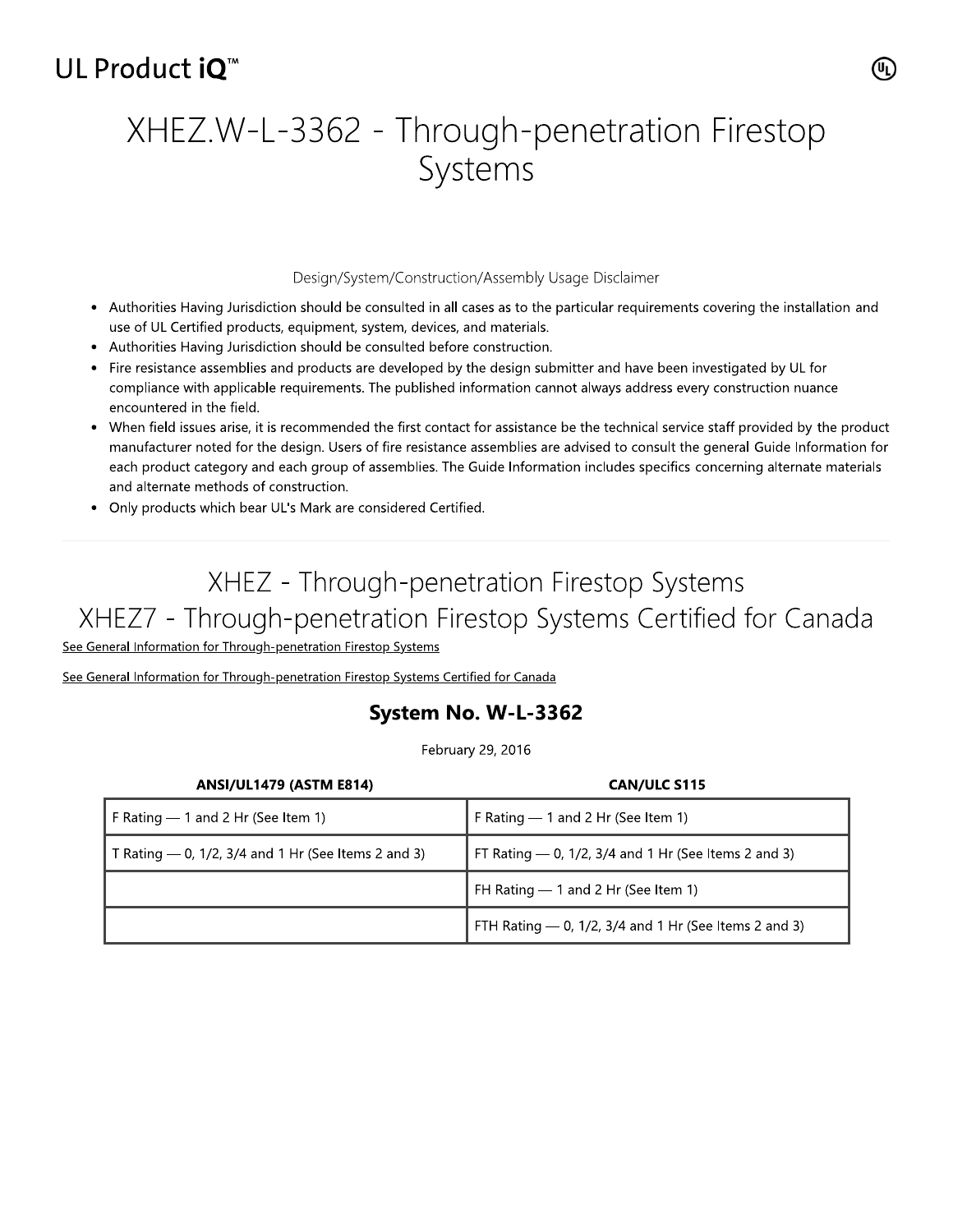

1. Wall Assembly - The 1 or 2 h fire-rated gypsum wallboard/stud wall assembly shall be constructed of the materials and in the manner specified in the individual U400, V400 or W400 Series Wall and Partition Designs in the UL Fire Resistance Directory and shall include the following construction features:

A. Steel Studs — (Not Shown) - Channel-shaped, 3-5/8 in. (92 mm) deep. Additional framing members to be installed to form a rectangular box having dimensions which are max 1/4 in. (6 mm) greater than the width and height of the firestop device frame (Item 3A), excluding mounting flanges. The opening must be framed in such manner to meet structural requirements of U400 or V400 Series Wall and Partition Designs in the UL Fire Resistance Directory. Max dimension of framed opening is 6 in. (152 mm) wide by 12 in. (305 mm) high (G 8X1 Device).

B. Gypsum Board\* — For 1 hr rating, one layer of nom 5/8 in. (16 mm) gypsum board, as specified in individual Wall and Partition Design. For 2 hr rating, two layers of min 1/2 in. (13 mm) thick gypsum board, as specified in the individual Wall and Partition Design.

C. Batts and Blankets\* — Mineral wool batt, completely filling the stud cavity. See Batts and Blankets (BZJZ) category for names of manufacturers.

The hourly F and FH Ratings are equal to the hourly fire rating of the wall assembly in which it is installed.

2. Cables — Within the loading area for each firestop device module the cables may represent a 0 to 100 percent visual fill. Cables to be rigidly supported on both sides of wall assembly. Any combination of the following types and sizes of cables may be used:

A. Max 3/C No. 500 kcmil MC type copper conductor power cable with Ethylene Proplene Rubber(EPR) insulation and PVC jacket materials. When max 3/C No. 500 kcmil copper conductor power cable is used, the T, FT and FTH Ratings are 1/2 hr and 1 hr for 1 and 2 hr rated assemblies, respectively.

B. Max 19/C No. 14 AWG TC or TC-ER type copper conductor control power cable with Ethylene Proplene Rubber insulation and Chlorinated Polyethylene (CPE) jacket materials. When max 19/C No. 14 AWG copper conductor control power cable is used, the T, FT and FTH Rating are 1/2 hr and 1 hr for 1 and 2 hr rated assemblies, respectively.

C. Max 3/C No. 14 AWG MC type copper conductor power cable with XLP insulation and PVC jacket materials. When max 3/C No. 14 AWG copper conductor power cable is used, the T, FT and FTH Ratings are 0 hr and 3/4 hr for 1 and 2 hr rated assemblies, respectively.

#### 3. Firestop System - The firestop system shall consist of the following:

A. Firestop Devices\* — Firestop devices each consist of a rectangular steel frame, multi diameter elastomeric sealing modules, steel stay plates and a compression unit consisting of a Roxtec Wedge. The firestop devices shall be inserted into the framed opening on one side of the wall assembly. The steel frame of each firestop device shall be secured to